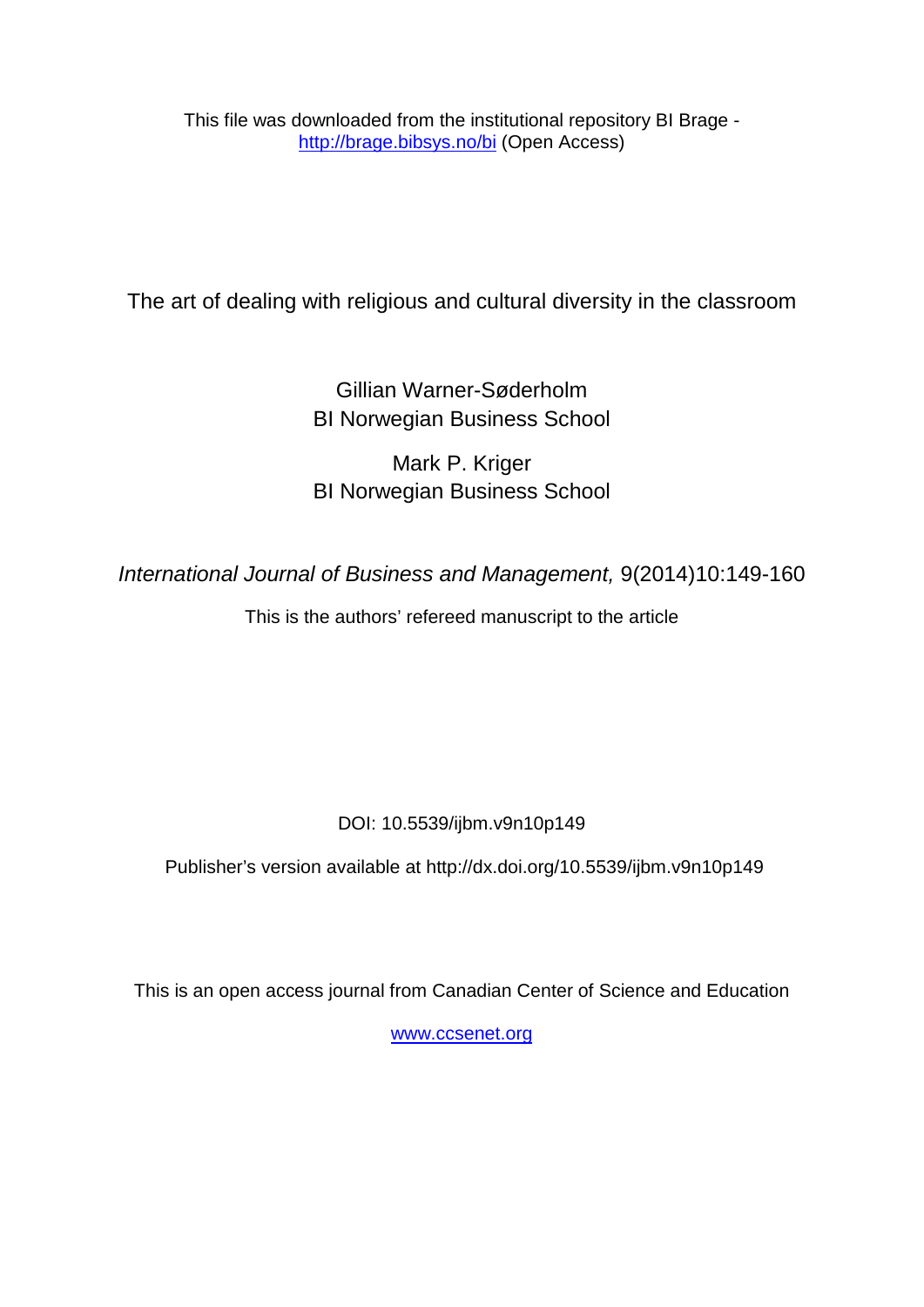# The Art of Dealing with Religious and Cultural Diversity in the Classroom

Gillian Warner-Søderholm<sup>1</sup> & Mark Kriger<sup>1</sup>

<sup>1</sup> BI Norwegian Business School, Oslo, Norway

Correspondence: Gillian Warner-Soderholm, BI Norwegian Business School, Oslo, Norway. E-mail: Gillian.warner.soderholm@bi.no

| Received: July 21, 2014    | Accepted: August 9, 2014                      | Online Published: September 25, 2014 |
|----------------------------|-----------------------------------------------|--------------------------------------|
| doi:10.5539/ijbm.v9n10p149 | URL: http://dx.doi.org/10.5539/ijbm.v9n10p149 |                                      |

# **Abstract**

Religion is an intrinsic element of our cultural mind-sets that implicitly impacts how we communicate, not only at work but also in the classroom. Indeed, there is a general consensus in the management literature that religious dimensions within a wide range of work and learning contexts are important variables which impact our communication and leadership. This article fills a gap in this literature by exploring how different religious and cultural based norms may specifically impact the student-teacher (and also student-student) interaction in a higher education empirical setting. A brief discussion of fundamental values within five world religions is first offered in order to explore how these values may manifest themselves in differing cultural contexts. The article then reflects upon real classroom experiences in a business school setting. Based on these classroom cases, a five-point plan is provided to offer practical guidelines which can be applied by teachers to make the most of religiously and culturally diverse learning environments. By knowing yourself, acting with authenticity and actively seeking out interaction with different others we can practise what we preach and develop personal mindfulness as learning facilitators – this is the art of dealing with religiously and culturally diverse classrooms.

**Keywords:** classroom communication, religious based leadership norms, intercultural experiences, mindfulness

### **1. Introduction**

Much has been written in the past few decades concerning management of religious and cultural diversity (Gould, 1995; Niles, 1999; Fornaciari & Lund Dean, 2004; Fry, 2005; Kriger & Seng, 2005; Lund Dean et al., 2003; Parboteeah et al., 2009). Yet, how such values affect classroom interaction and leadership in higher education is an under-researched area. Consequently, the current paper endeavours to understand the underlying, and often unspoken, religious dimensions of cultural diversity and how these can affect the way we interact in both work and learning environments. Religion is one of the key defining factors of culture (Carnegie, 2009). Nevertheless, one should avoid conflating religious diversity with cultural diversity. Even though these variables are strongly correlated, religion is a separate construct (Geertz, 2004). Our culture and value systems are larger constructs influenced by our religious norms, in addition to other factors such as our worldview, language, gender, ethnicity, race and other social issues.

The purpose of this study is to explore how such religious values intrinsically underpin cultural norms and impact how we communicate, especially in a classroom setting. Three classroom examples of religiously and culturally diverse communication experiences are discussed. A conceptual matrix is then presented to contribute to our understanding of the possible linkages between perceived communication behaviour and underlying variances in religious based cultural values. These linkages are then connected to suggested classroom communication and leadership initiatives for facilitators to consider. To conclude this article, the authors offer a five-step plan in developing religious and cultural mindfulness in the business school classroom.

Data for the study is collected through participation observations, interviews, anecdotal data and secondary data found in the literature.

# **2. Literature and Theoretic Starting Point**

This section presents a synthesis of extant literature within the research streams of religion and spirituality, cultural diversity and cultural values. We introduce a taxonomy of religious values and expectations within five world religions. Subsequently, a relationship is framed between religious and cultural values in order to interpret communication strategies in a religiously and culturally diverse business classroom context. Hence, while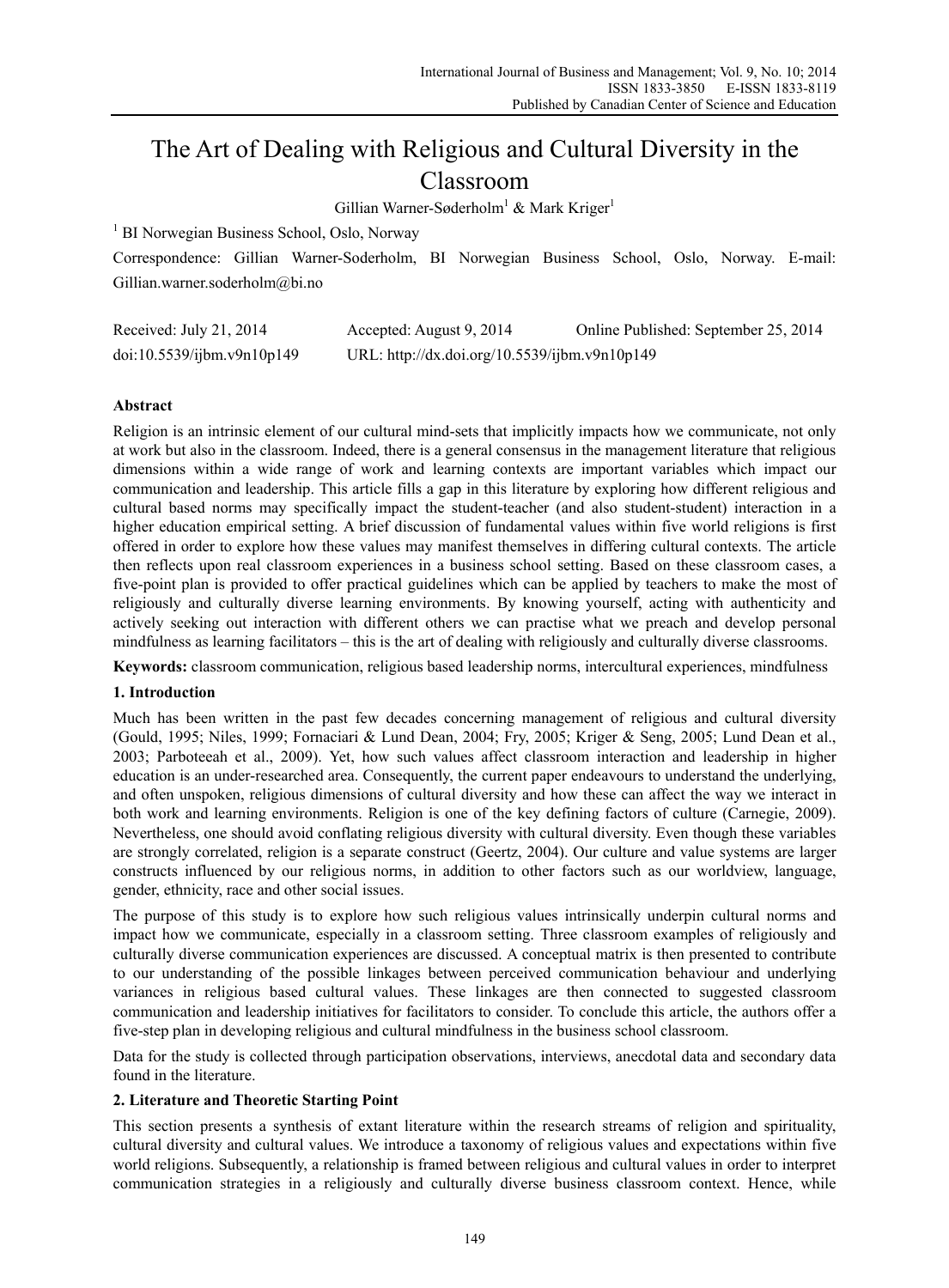educators recognise that teaching and learning are complex activities evolving from social and cultural complexity (Sparapani et al., 2014), a gap in the literature is identified by the authors for this study: an exploration of the underlying religious values that underpin our cultural behaviour in relation to the complex activities of communicating in the business classroom.

Even conceptualizing religious and spiritual values within culture and communication can be difficult, as these remain multifaceted constructs. Some researchers have supported spirituality's equivocation with religiosity (Del Rio & White, 2012). Consequently, in the context of this study we accept the presumption of Del Rio and White (2012) that religion and spirituality are equivocal constructs that are implicit elements of cultural diversity and communication norms. Furthermore, we accept that diversity within each religion will always be present and that to what degree one is actually a practising believer of any given religion cannot be easily measured quantitatively.

Our goal is to explore how a better understanding of a communication theory based on religious values can assist the teacher in communicating in the classroom. Consequently, we will firstly delineate salient ways in which the values and beliefs of the major religious traditions of the world can impact the learning environment and act as mirrors in the development of dialogue norms. The roots of our value systems often lie in our religious traditions. This is especially so within people who self-identify as 'spiritual but not religious' (Fuller, 2001; Warner-Søderholm, 2008). According to Park (2008), approximately 90% of the world's population is religious. It is, however, hard to measure such values accurately, as people's beliefs run from true belief through doubt to absolute non-belief. Indeed, Iannaccone (1998) posits that a number of global trends in world religions correlate with this high figure, namely: 1) the rise of Islam in many parts of the world, 2) the considerable growth of Protestantism in Latin America combined with significant growth of evangelical Christianity in the USA, 3) the continued influence of Buddhism in Asia, and 4) the sustained role of Hinduism in Indian society. These trends all indicate that even in a contemporary society, religious dimensions are still an intrinsic element in most people's lives on a global level, and may therefore colour how most individuals interact (Parboteeah et al., 2009). Many of the characteristics of spirituality or religious values in individuals—the building of community and concern for social justice within the organisation for instance—are basic themes of all religions (Fry, 2005; Hicks, 2003). What is more, the values of service, truth, charity, humility, forgiveness, compassion, thankfulness, love, courage, patience and hope, are also common to all religions, according to literature (Fry, 2005; Kriger & Hansen, 1999; Kriger & Seng, 2005; Warner-Søderholm, 2008). Nevertheless, a significant difference between the religious values of most world religions is found in how the leader is perceived. In this paper we posit that by understanding how members of different religions perceive the role of their teacher as classroom leader and how respect is given within these religions it is possible to work towards better leadership and communication in the classroom. Table 1 in the appendix offers a taxonomy of the primary values and expectations of the teachers/leaders found in five religious traditions.

Understanding of such a taxonomy of leader-follower communication values within higher education can help students and faculty to better predict cultural expectations of the teacher-student interaction in relation to the possible underlying religious-based norms experienced by both parties. This can assist classroom management and promote pedagogical processes and learning. In terms of the status and role of the teacher in the Christian tradition, the teacher is likely to be respected as a role model, whereas in Islam, the teacher as a leader is more likely to be perceived as a much more revered servant of God. In Judaism the teacher, as leader, is likely to be seen as a symbol of knowledge and as a valued asker of questions. In Buddhism, in contrast, the teacher will likely act as a greatly honoured role model for compassion and inquiry into true meaning. In Hinduism, the teacher may be expected to lead by example and encourage development of skills such as honour to seniors, deeper inner awareness and perception.

Such diversity in religions along with diversity of race, gender, language, ethnicity and value systems are important aspects of communication in the classroom environment. As such, diversity understanding can be framed as a set of conscious practices that involve understanding and appreciating interdependence of humanity, cultures and religion in order to practice mutual respect for qualities and experiences that are different from our own. Hence such diversity understanding includes recognising different ways of being and ways of knowing. Clearly, recognising that building mindfulness and alliances across differences promotes working together to eradicate discrimination (Patrick & Kumar, 2012).

The concept of cultural diversity—the distances measured of cultural norms between two or more cultures—has been widely researched. Scholars have taken varying approaches to the definitions of the concept of culture and the means to define dimensions necessary to operationalize, measure, and make significant cross-cultural comparisons (Cavusgil & Das, 1997; Earley, 2006). Indeed, anthropologists, psychologists, and social scientists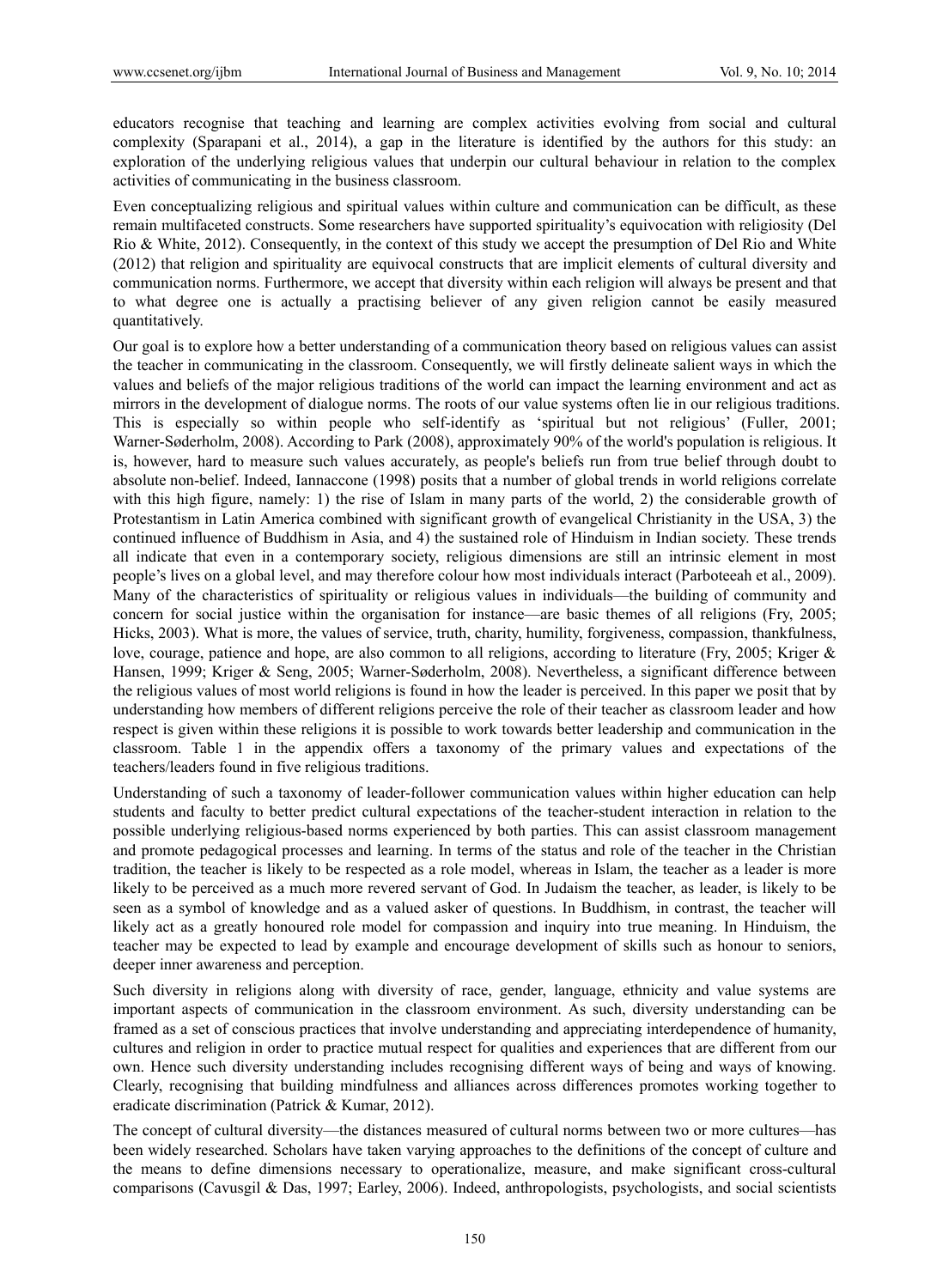seem to agree that the word 'culture' presents definitional problems and is difficult to measure and to quantify. Culture operates in a highly complex context with psychological, institutional, political, geographic, and other factors (Harrison and Huntington, 2000; Schein, 2004; Bertsch & Warner-Søderholm, 2013). The societal cultural values data applied in this present study are taken from Project GLOBE's study (Global Leadership and Organizational Behaviour Effectiveness) by House et al. (2004). This on-going research is a multi-phase, multi-method project examining the interrelationships between societal culture, organizational culture and leadership. Over 170 social scientists and management scholars from 62 cultures representing all major regions of the world are engaged in this long-term programmatic series of inter-cultural studies. Clearly, when evaluating the GLOBE project's research in relation to Hofstede's seminal work, it can be seen that despite the use of different terms to identify cultural dimensions in the GLOBE project, many of the cultural dimensions identified by House et al. are related conceptually and correlate empirically to Hofstede's dimensions (Leung et al., 2005; Bertsch & Warner-Søderholm, 2013). The GLOBE model, however, offers a set of nine cultural dimensions that is more comprehensive and rigorous than Hofstede's. These are linked to extensive theoretical underpinnings in relation to key cultural studies carried out during the last 60 years. In this article we offer a summary of project GLOBE's nine cultural dimensions, as we wish to apply data from this research to help us understand real classroom experiences in relation to cultural practices and underlying religious values. The nine cultural dimensions are:

- i. Performance Orientation societal practices: The degree to which a collective encourages and rewards group members for performance improvement and excellence.
- ii. Future Orientation societal practices: The extent to which individuals engage in future-oriented behaviours such as delaying gratification, planning for the future.
- iii. Gender Egalitarian societal practices: The degree to which a collective minimizes gender inequality.
- iv. Assertiveness societal practices: The degree to which individuals are assertive, confrontational and aggressive in their relationships with others.
- v. Collectivism societal practices (Institutional): The degree to which institutional practices encourage and reward collective distribution of resources and collective action. (Group): The degree to which individuals express pride and cohesiveness in their organizations / families.
- vi. Power Distance societal practices: The degree to which members of a collective expect power to be distributed equally.
- vii. Humane Orientation societal practices: The degree to which a collective encourages and rewards individuals for being fair, altruistic, generous, caring and kind to others.
- viii. Uncertainty Avoidance societal practices: The extent to which a collective relies on social norms, rules, and procedures to alleviate unpredictability of future events.

Now that the extant literature has been reviewed, Figure 1 is an initial visualisation of the relationships between cultural practices (GLOBE dimensions), religious values and classroom communication and leadership behaviours to be explored in this study.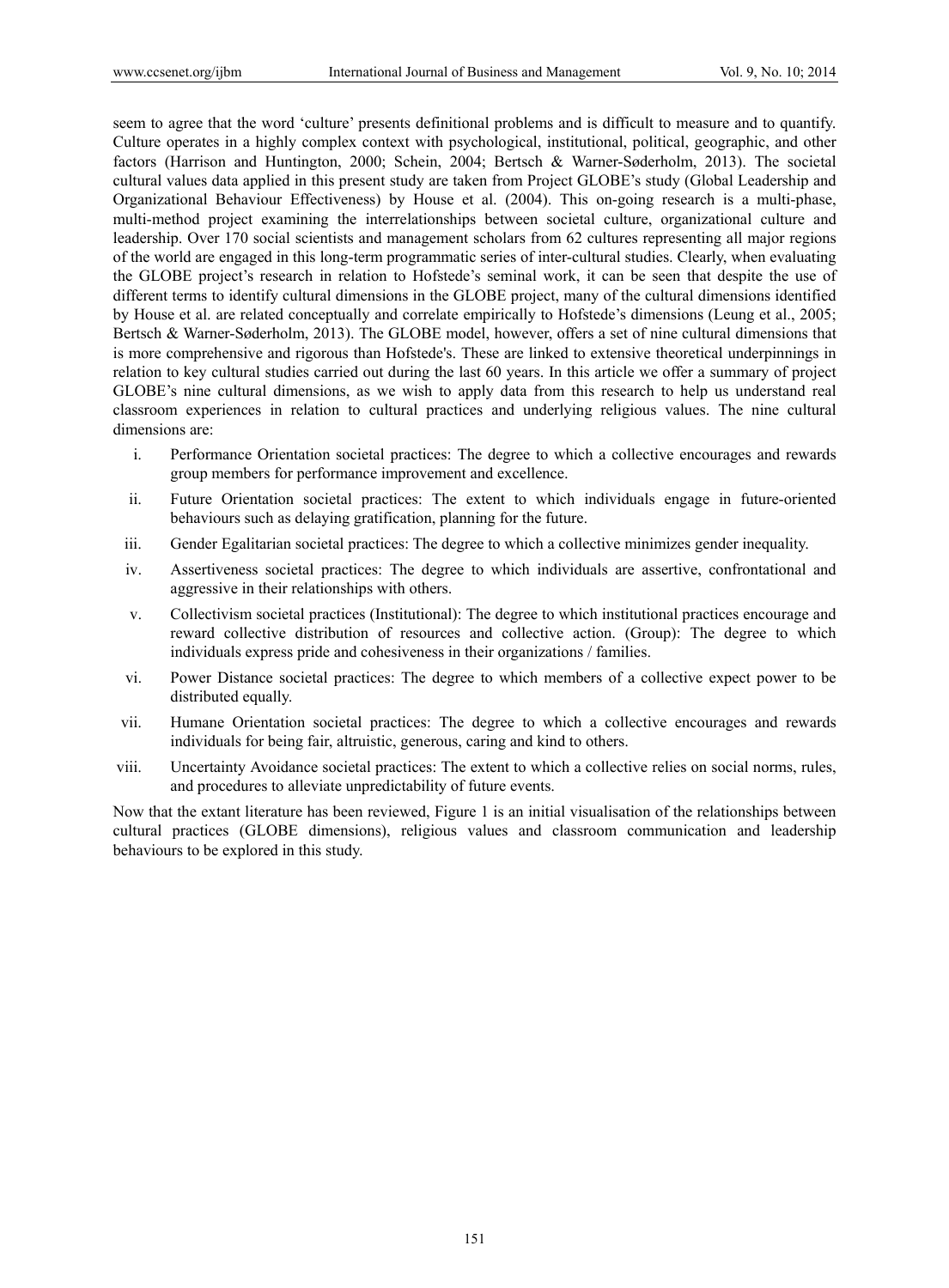

Figure 1. An initial visualisation of the relationships between cultural practices, religious values and classroom communication and leadership behaviours to be explored (adapted from Rajasekar & Renand, 2013; Hamdi & Rajablu, 2012)

In the next section, we illustrate how these value differences can manifest themselves in differing expectations of the instructor within classroom dialogue with three cases. Data for the case studies has been collected through participation and observations. Careful consideration has been taken to avoid tokenism. Participants gave permission for the data to be used, and anonymity has been guaranteed in the archival data. Methods, such as the case study observation approach, combined with secondary data, offer the authors the opportunity to shed light on the complexities of classroom communication that have, to a great extent, escaped earlier studies in the field. Generalizability may not be possible in other cultural settings outside those discussed in this study. Future research could investigate a wider range of classroom cases. Student / faculty surveys could in the future lead to more in-depth quantitative data to support the case interpretations, such as levels of religiosity and cultural value correlations in each respondent.

#### **3. Three Classroom Experiences**

## *3.1 Vignette #1: Intercultural Dialogue with Hong Kong Chinese Students*

The following example of cultural differences is taken from a dialogue experienced by one of the authors with a group of international students in Oslo, Norway. In drawing a plenary discussion to a close, two Hong Kong Chinese students were asked if they would be paying close attention to the forthcoming Hong Kong elections, and whether they were looking forward to possible political developments in Hong Kong. The intent was to show respect for and interest in them as a minority group in the international classroom. The two women had excellent communication skills and were skilled in discussing business cases when working together, but were usually silent in plenary sessions. The hope was to offer them an informal platform from which to share information with the class and a chance to show their excellent communication skills to their peers. The rest of the students in the lecture hall listened with interest to hear how these two reserved class participants would reply. The two women looked at each other in surprise for a moment and then smiled politely. They then dropped eye contact and looked down. After a few seconds they said quietly, still looking down, "Yes, Miss," and said no more. I wished them luck in the elections, and the class took a break. When all the other students had left the room, the two students in question came up to the lecturer, still smiling politely. They said most reverently, "Excuse us, please, Miss. We didn't want to say anything to you in front of the whole class, but the elections were actually held yesterday."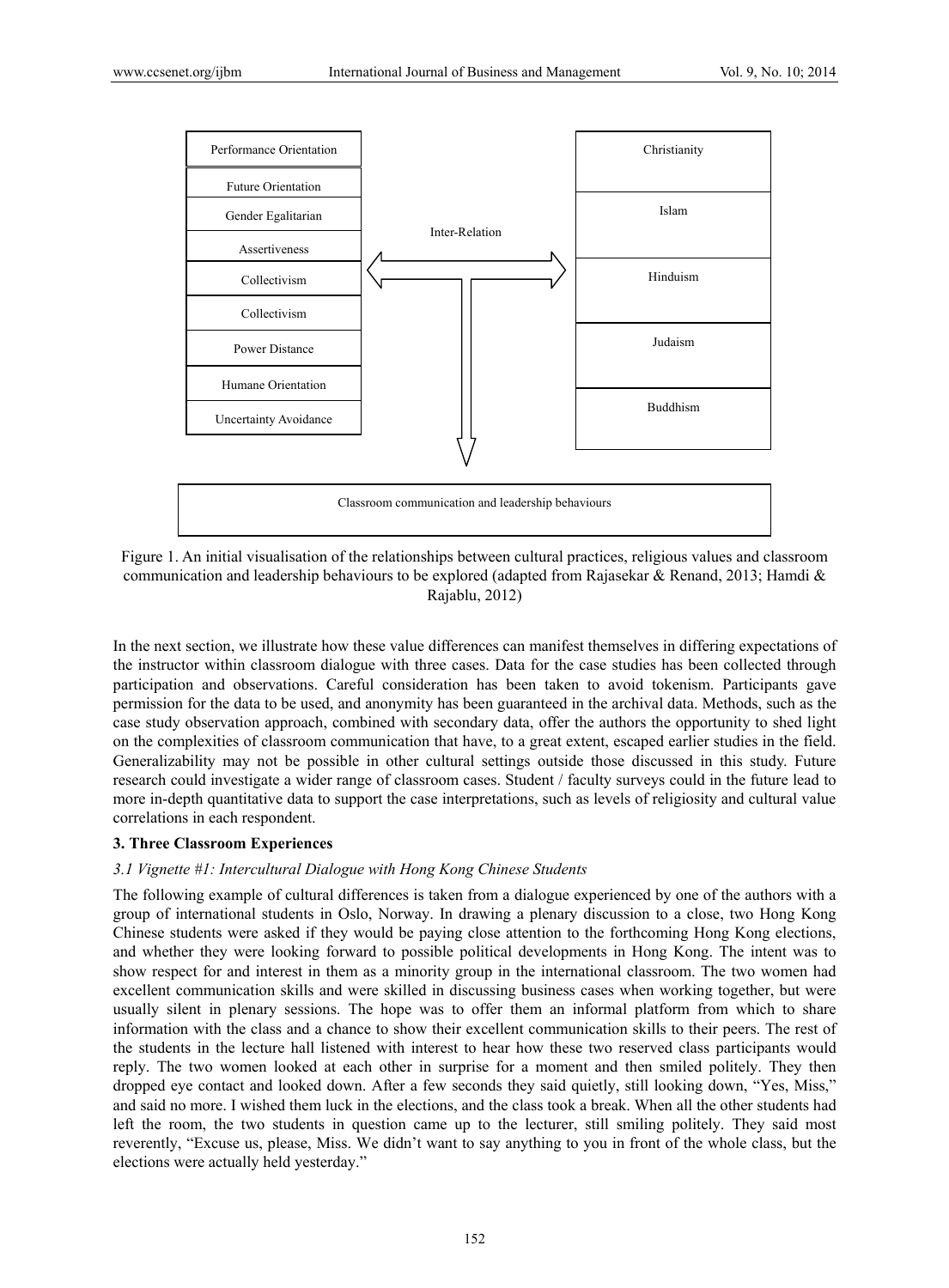### 3.1.1 Reflections

There may be several cultural values linked to differences in religious and cultural based norms in this classroom experience. These two students were members of the Buddhist faith and spoke proudly of their temples in their home communities. In Buddhist philosophy the teacher is revered and honoured. Any public contradiction of the teacher would damage both the harmony of the class and the status of both the students and the teacher. Consequently, cultural values such as power distance, respect, and the importance of 'saving face' were more important to these students than correcting the inaccurate information.

Trompenaars and Hampton-Turner make an interesting comment regarding how we accord status. They write, 'There is a correlation between Protestantism and achievement orientation, with Buddhist cultures scoring considerably more ascriptively' (Trompenaars & Hampton-Turner, 1996, p. 106). Consequently, the incident with the Hong Kong Chinese students may indicate that religious-based cultural values can lead students to ascribe status to a teacher as a revered, senior member of society. Scandinavian students, on the other hand, would be far less likely to confer status on the basis of age or experience. They would be more likely to give higher status to a teacher based on his or her achievements, given their identification with culturally Protestant values. The Chinese-Buddhist students tend to view harmony and honour as central values in a high context culture. The low context Scandinavians, on the other hand, tend to value honesty above honour (Warner-Søderholm, 2010b).

In the Chinese-Buddhist culture, the norm is to not contradict lecturers. Moreover, interpersonal relationships are often characterised by a high power distance, where senior people with status (e.g. teachers) are approached with considerable deference. In a Buddhist-influenced learning culture, knowledge is interestingly seen as a static form possessed by wise, senior people, which is, in turn, passed on to students (Knee, 1998, p. 2). Consequently, any form of contradiction or disagreement from a Buddhist student would be seen as tending to create dishonour. A more dialectic and interactive classroom environment would be encouraged by many Protestant based cultures such as in Scandinavia and the US.

In this case, the lecturer could have held an introductory lecture for international students from the above class at the start of the semester in order to encourage interactive class participation and to signal the value placed on a low power distance relationships. Case studies in international classroom communication norms could also be discussed in order to appreciate differing norms in interaction.

### *3.2 Vignette #2: Coaching Middle Eastern Students*

A second communication barrier was experienced in a recent undergraduate class in business communication. Towards the end of the course, the students were scheduled to give individual presentations as a practice opportunity for upcoming final oral exams. When a male student from the Middle East made his presentation, it was clear that he hadn't prepared sufficiently. With just a week before the final exams, an opportunity arose to offer him concise, constructive feedback, both orally and in writing to help him pass the exam. Male and female group members were invited to offer the student constructive feedback so that he could have a number of different sources. Generally speaking, in the low context Scandinavian culture, honesty is said to be valued above harmony in classroom dialogue. Unfortunately, during and after the feedback session, the class and the instructor experienced a surprising amount of aggression from the student in question, aggression bordering on hostility. The student was given open and honest feedback in a step by step fashion on his oral performance and the language and knowledge areas which he needed to work on were highlighted carefully. The feedback took place in front of the whole group.

### 3.2.1 Reflections

By giving the student detailed feedback on his strengths and weaknesses in front of the class, an extreme loss of face may have occurred. The Islamic culture highly values honour above other values in a value system where power distance is accepted and gender egalitarian values are more reserved than in a Scandinavian society. The instructor feedback in front of his peers may have been misunderstood as leaping to dishonour. In addition, this dishonour could have been exacerbated by a female lecturer and female peers offering judgement on his performance as a male. In times of crisis the inner values of our religion often surface as part of our identity. If we as learning facilitators do not take into consideration the dialogue norms of different cultures, and if we forget that honour plays a key role in most eastern religions, we will miss the 'teachable moment' and close the door on a learning opportunity. In situations such as the one mentioned above, a pre-workshop briefing would have helped the student be prepared to value useful feedback, and a post-workshop de-briefing would have offered an opportunity for valuable reflection. The instructor had mistakenly believed that by planning these workshop sessions to avoid the Friday prayer times, religious mindfulness had been shown. Errors can hence be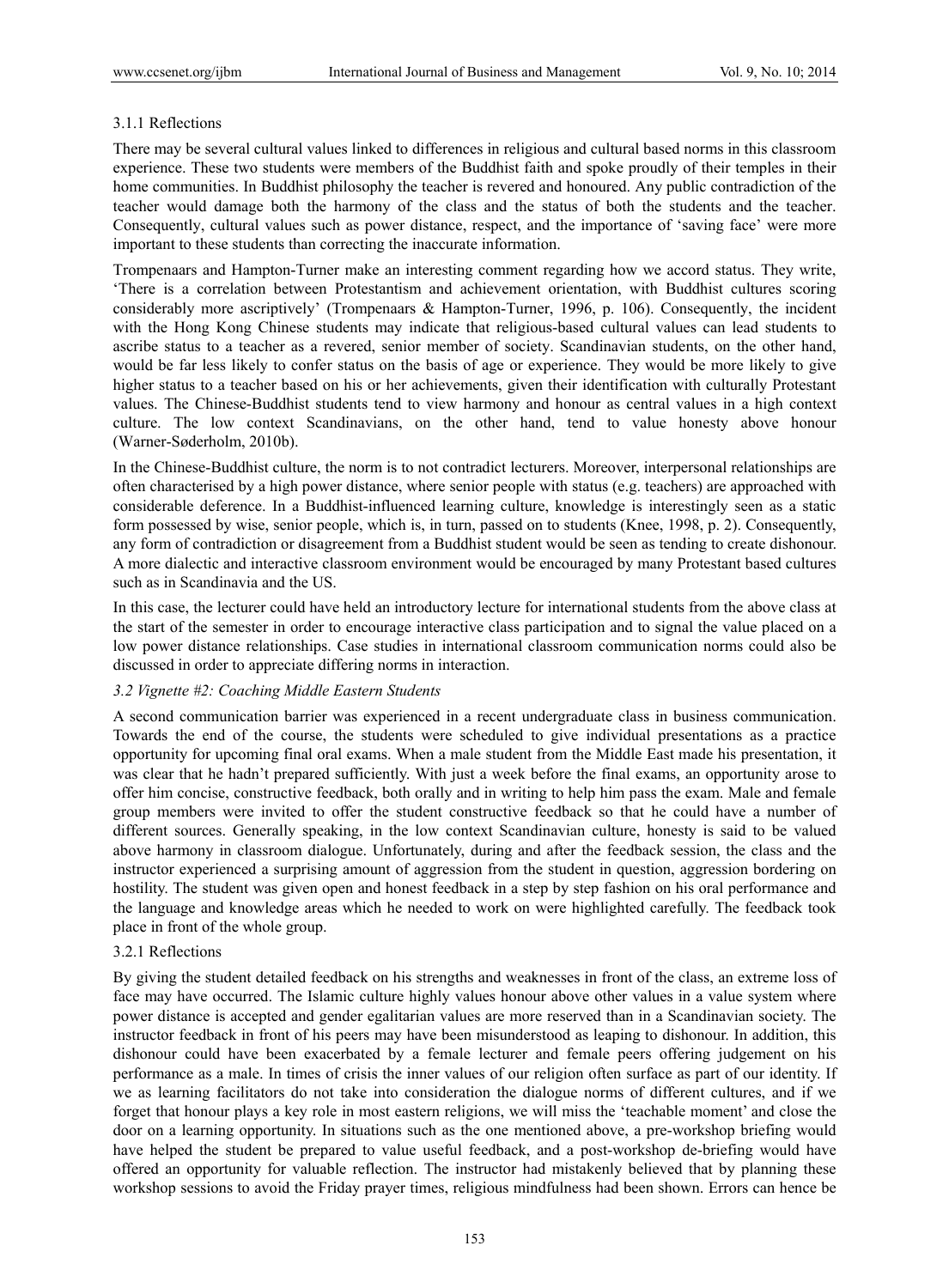easily made when one only shows mindfulness to the superficial symbols of a given religion.

#### *3.3 Vignette #3 Hierarchical Values among Hindu Males in the Classroom*

We often create micro-groups of students at random in our business school to encourage new networking in international groups. Everyone is given a number from one to six. All the 'number one students' form a working group, all the 'number twos' form another group and so on. On many occasions, the groups which have ended up by chance with many Indian members have formed a clear system of seniority or hierarchy, even though the students have been of similar age. Furthermore, these groups have traditionally appointed leaders who were males.

By discussing family traditions such as careers, marriage and family situations, it is often discovered that the students in question are of the Hindu faith. The male student leaders in these situations often expect subservience from younger or female team members, especially if they have a similar cultural background. Moreover, senior male students may question the validity of a younger, female, junior faculty member as classroom facilitator as a person senior to them but younger in age. Hence, misunderstandings can easily occur and valuable input is consequently lost (Yu & Wu, 2011).

#### 3.3.1 Reflections

Such traditional high power distance values are often implicitly tolerated by the class and lecturer in order to maintain superficial harmony and may even continue to be tolerated during the whole semester if not explored early on in the course discussions. Once again, an information session at the start of the semester to clarify the importance of gender egalitarian values within a Norwegian classroom—combined with a discussion of diversity management to add value to learning—would be an important measure. We should always strive to avoid stereotyping and applying tokenism in such cases. Still, if we can show an understanding of possible underlying assumptions of traditional Hindu philosophy in classroom communication, we can place them on the agenda for discussion. This will add value to our teamwork in the classroom.

#### **4. Lessons and Implications**

By sharing such experiences with new classes and faculty, the opportunity arises to open up discussions and comments as to how our religious and cultural based values are often mirrored in our behaviour. Students can reflect upon differences in issues of authority, conception, gender expectations, contexting, non-verbal behaviour, and not least, expression of emotions (Victor, 2009). Discussion of such experiences can offer an opportunity for both students and educators to work for respect for others, both in and out of the classroom. Making young people from differing religious and cultural backgrounds aware that there is more than one approach to communication in learning, and preparing them for the dialogue norms of the other culture, will become increasingly important in our multi-cultural environments.

We also need to remember that elements of each teacher's personal identity—his or her individual race, religion, culture and teaching style—are of crucial importance to dialogue in the classroom. As learning facilitators we cannot be all things to all people, but we can facilitate inclusiveness. Table 2 depicts some practical examples of perceived differences in classroom behaviour, which can be linked to religious and cultural diversity within a Norwegian empirical setting: variances in religious dimensions of the students' and teachers' different cultures. This table was generated via a process of observation, focus group interviews with colleague educators, and by reviewing extant literature within the field of multiculturalism and religious values related to classroom behaviours. These classroom based examples come from observations of perceived behaviour of international students, with a classroom leader who holds culturally Protestant values. The practical measures suggested in the table below endeavour to recognise and respect differing ethnocentricity.

Every teacher brings his or her behavioural norms into the classroom, as the students do as well. How we look, how we dress, speak, act and how we see the student-teacher relationship have a significant effect on the classroom environment. When we choose to contemplate classroom leader-follower norms through the paradigms of the religious traditions of Judaism, Christianity, Islam, Buddhism and Hinduism, we can argue that it is likely that such value structures can be a source of unexplained variance in leadership-follower behaviours, both in and out of the classroom. As depicted in Table 2, there are possible variances in religious based cultural norms which can be mirrored in different perceived student behaviour. The classroom leadership initiatives discussed in Table 2 offer practical advice to fellow educators. For example, in relation to perceived student behaviour such as lack of commitment to process learning, a possible explanation could be that 'meaning making' of such student based learning can be problematic in some cultures, as the teacher will not be 'all knowing' in this context. Furthermore, in some countries process learning does not count towards the final grade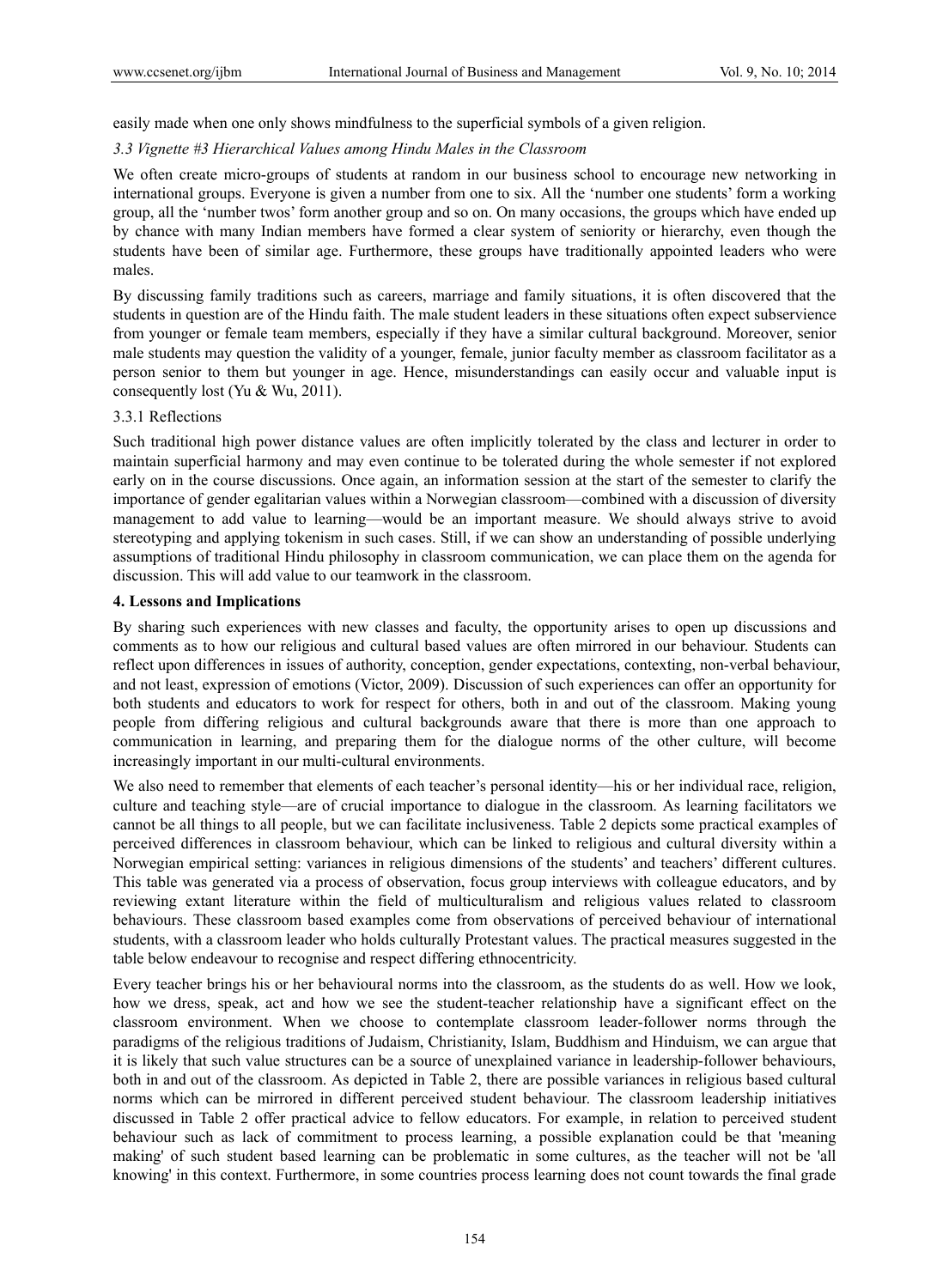and so is seen as a waste of time (Saunders & Kardia, 2009). As a classroom leadership initiative, your school's approach to process and formative learning should be clearly introduced at the start of the semester and learning expectations should be clearly understood. De-briefing of learning achieved can be introduced to encourage greater reflective skills.

| Table 2. Perceived international student behaviour: possible variances in religious based values and classroom |  |  |  |  |  |  |
|----------------------------------------------------------------------------------------------------------------|--|--|--|--|--|--|
| leadership initiatives (Warner-Søderholm, 2010a)                                                               |  |  |  |  |  |  |

| Perceived student                                                                                                   |                                                                                                                                                                                                                                 | Possible explanation: Possible variances in religious                                                                                                                            | Classroom leadership initiatives:                                                                                                                                                                                                                                                                                                                                                               |  |  |
|---------------------------------------------------------------------------------------------------------------------|---------------------------------------------------------------------------------------------------------------------------------------------------------------------------------------------------------------------------------|----------------------------------------------------------------------------------------------------------------------------------------------------------------------------------|-------------------------------------------------------------------------------------------------------------------------------------------------------------------------------------------------------------------------------------------------------------------------------------------------------------------------------------------------------------------------------------------------|--|--|
| behaviour:                                                                                                          |                                                                                                                                                                                                                                 | based cultural dimensions:                                                                                                                                                       |                                                                                                                                                                                                                                                                                                                                                                                                 |  |  |
| Does not participate<br>in group work.                                                                              | Cooperative group work is<br>not used in all countries- may<br>be seen as 'giving away<br>knowledge' or cheating.                                                                                                               | Possible discomfort in the concept<br>of teacher and students as givers<br>of knowledge (O'Neal & Hopkins,<br>2002).                                                             | Group work skills need to be specifically<br>explained and taught. The group work<br>culture in the classroom needs to be made<br>clear. Goals set by each team (Gorski,<br>1995).                                                                                                                                                                                                              |  |  |
| Student shows<br>uneasiness towards<br>informal, open ended<br>learning processes.                                  | For students who are used to<br>formal lessons, an informal<br>classroom may be seen as<br>chaotic, undemanding, and<br>unprofessional.                                                                                         | Possible variance in acceptance of<br>moving away from the concept of<br>the teacher as the role model.                                                                          | Discussion needed of Socratic vs. Confucius<br>approaches to learning. Clear guidelines and<br>time frames set, encourage de-briefing<br>discussions (Broomfield, 1987; Gorski,<br>1995).                                                                                                                                                                                                       |  |  |
| Students talk loudly,<br>overlapping speech<br>with others.                                                         | This task oriented behavior<br>shows enthusiasm in some<br>home country schools but<br>may seem rude in others<br>(Longaton, 2009).                                                                                             | Differing expectations of showing<br>respect (power distance<br>and<br>gender egalitarian issues) and role<br>'maintaining<br>of<br>face'<br>and<br>reverence.                   | Groups should set rules and goals for active<br>participation and be encouraged to learn<br>from each other. Guidelines made for<br>acceptable communication styles (Hall,<br>1976).                                                                                                                                                                                                            |  |  |
| Student seems<br>reluctant to engage in<br>debate.                                                                  | In some cultures it is seen as<br>disrespectful to disagree, in<br>other cultures, one only<br>speaks if one is well prepared<br>(Saunders & Kardia, 2009).                                                                     | Possible differences in the role of<br>respect and honor assigned to<br>members<br>in<br>$\rm{a}$<br>community.<br>Variances in the acceptance of<br>democracy in the classroom. | Debate- and group work skills training<br>should include openness, encouragement<br>an understanding of diplomacy.<br>and<br>Expectations should be clearly set by the<br>teacher in terms of learning outcomes and<br>evaluation methods (Saunders & Kardia,<br>2009).                                                                                                                         |  |  |
| Student is dominating<br>and uncooperative<br>when dealing with<br>co-students or<br>teachers of another<br>gender. | Separate schooling is the<br>norm in some cultures.<br>Secular environments may<br>also be unusual for some<br>students. Gender roles can be<br>very conservative with males<br>dominating<br>(Saunders)<br>&<br>Kardia, 2009). | Differences in traditions of gender<br>equality in terms of the traditional<br>assignment of honor and reverence<br>to senior male members of a<br>community.                    | Professional dialogue etiquette should be<br>discussed at the start of the program to set<br>'ground rules'. Teachers and co-students<br>should show status in their appropriate<br>behaviour in the classroom.<br>Group<br>dynamics could be decided by the teacher.<br>De-briefing sessions should be encouraged<br>effective<br>discuss<br>communication<br>to<br>(Saunders & Kardia, 2009). |  |  |
| Lack of eye contact,<br>smiling when<br>disagreeing.                                                                | Keeping eyes downcast and<br>smiling can be signs of<br>respect (Longaton, 2009).                                                                                                                                               | Traditional ascription of honor to<br>senior members, obligation of<br>others to maintain face<br>and<br>harmony<br>In a high power distance society.                            | Better understanding and acceptance of<br>verbal and non-verbal communication<br>differences should be encouraged (Hall,<br>1976; Longaton, 2009).                                                                                                                                                                                                                                              |  |  |
| Lack of commitment<br>to process learning.                                                                          | In some countries process<br>learning 'counts for nothing'<br>in terms of grading, and is<br>seen as a waste of time<br>(Saunders & Kardia, 2009).                                                                              | making'<br>'Meaning<br>of<br>such<br>exercises can be problematic as<br>the teacher is not 'all knowing' in<br>this context.                                                     | Your school's approach to learning should<br>be clearly understood. Expectations and<br>learning activities should be clearly<br>introduced.<br>De-briefing<br>of<br>learning<br>achieved<br>should<br>included<br>be<br>(Warner-Søderholm, 2010b).                                                                                                                                             |  |  |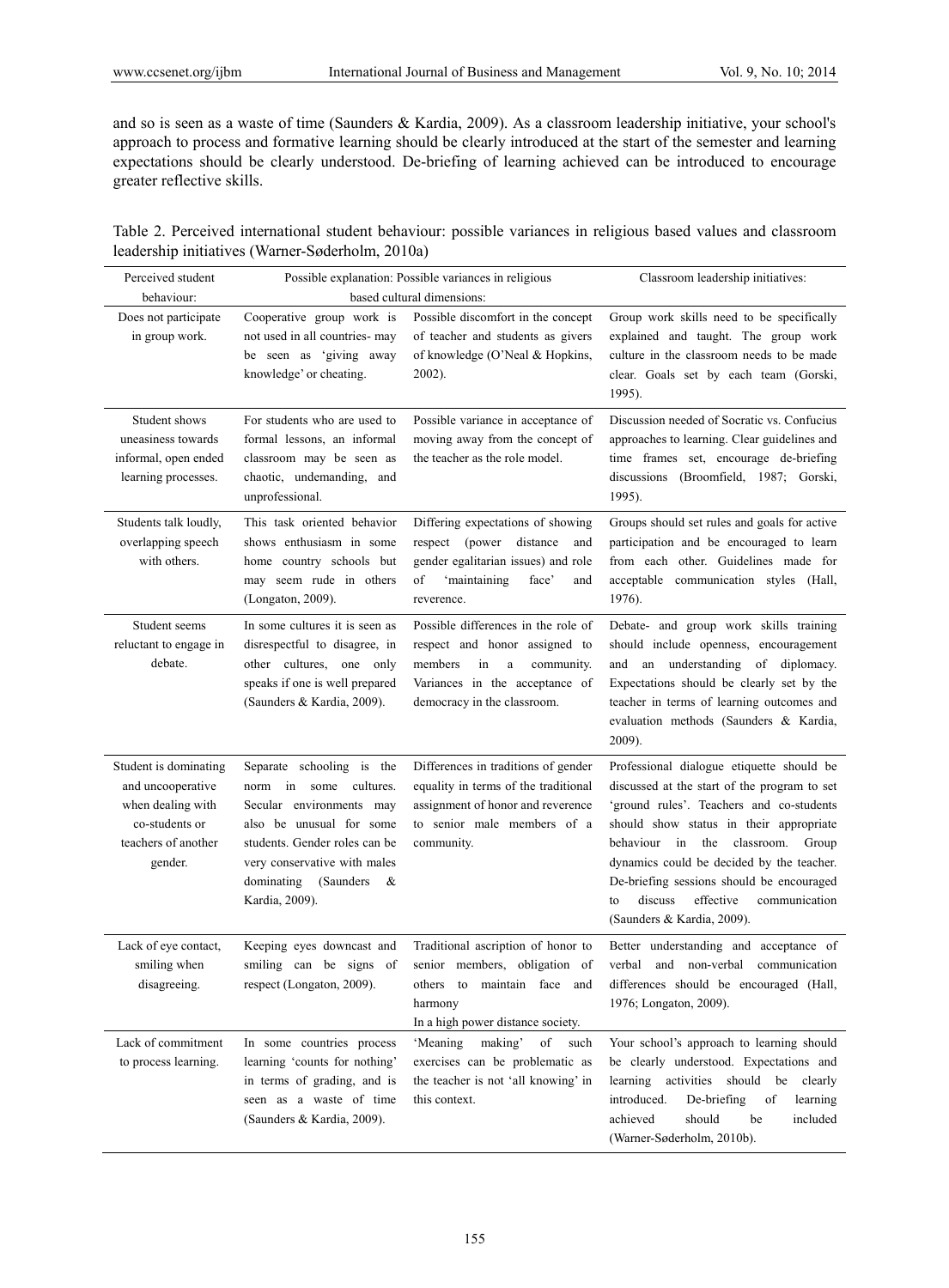#### **5. Discussions: Guidelines for the Educator - From a Religiously and Culturally Diverse Perspective**

The following steps are offered to fellow learning facilitators as more general guidelines for incorporating a religious and cultural mindfulness into classroom management (See Table 3). We advocate that by becoming more aware and mindful of our own personal beliefs and values, by acting with authenticity, and by honouring the beliefs of others we can further develop mutual trust in an international classroom. Table 3 was created through a process of: 1) retrospectively reflecting on situations when we have had to question our own life values and ethnocentricity and, 2) incorporating the reflections and reasoning of other related endeavours to understand the effect of spiritual perspectives on teaching and leadership (Simon, 1979).

The process of self-, and other-directed questioning that an instructor might engage in to understand the effect of religious and spiritual based values in the classroom, whether expressed or implied, is an intrinsic step in developing mindfulness. Question asking is one of the most powerful tools for re-directing attention in the classroom (Kriger, 1989). In Table 3, self-directed question asking elements have been added to each step as a practical initiative in becoming more contemplative of our own mindfulness at each stage of the process. Such self-directed questions about class processes can help us as educators to prepare for the needs of a multi-cultural classroom and to reflect upon the climate we hope to develop.

Table 3. Guidelines for the educator from a religiously and culturally diverse perspective: A Five-Point Plan (adapted from Simon, 1979; Kriger, 1989; Neal, 1997; Kriger & Hanson, 1999; Kernochan et al., 2007; Warner-Søderholm, 2010a)

| 5 steps | <b>Self-directed questions:</b>                       | <b>Personal goals:</b>                                                                     | <b>Practical guidelines:</b>                                                                                                                                                                                                                                                                                                                                                                                                                                                                                                                                                                                                                                                                                                                                                                               |
|---------|-------------------------------------------------------|--------------------------------------------------------------------------------------------|------------------------------------------------------------------------------------------------------------------------------------------------------------------------------------------------------------------------------------------------------------------------------------------------------------------------------------------------------------------------------------------------------------------------------------------------------------------------------------------------------------------------------------------------------------------------------------------------------------------------------------------------------------------------------------------------------------------------------------------------------------------------------------------------------------|
| Step 1  | Have you questioned your<br>own values?               | Know yourself                                                                              | Step back: Identify and be aware of your values and beliefs. Know<br>your own life values in order to understand where other people<br>stand in terms of their values, spiritually and otherwise (George et<br>al. 2006; Quinn, 2005).                                                                                                                                                                                                                                                                                                                                                                                                                                                                                                                                                                     |
| Step 2  | How can you act ethically?                            | Act with authenticity                                                                      | As a manager or as an educator it is important to avoid being a<br>chameleon, constantly shifting behaviour and espoused values.<br>Recognise that you cannot be all things to all people.                                                                                                                                                                                                                                                                                                                                                                                                                                                                                                                                                                                                                 |
| Step 3  | How can you<br>encourage<br>respect for others?       | Respect the beliefs of<br>others                                                           | Create a classroom climate where values and personal ethics are<br>explicitly valued. Actively show professional curiosity and<br>openness for the religious practices, values and beliefs of others.<br>See each minute in and outside of the class as an opportunity for<br>learning and reflection.                                                                                                                                                                                                                                                                                                                                                                                                                                                                                                     |
| Step 4  | How can you act as a role<br>model?                   | Be a role model of<br>how to trust others                                                  | Spiritual beliefs and values are deeply ingrained. Legitimise the<br>diversity of values and religion-based behaviours of others. Smith<br>(1991) in discussing diversity of approaches to spirituality and<br>religion uses an analogy of a wheel, where the centre of the wheel<br>is Truth or Ultimate Harmony and Oneness. The circumference of<br>the wheel symbolizes ordinary life and the spokes of the wheel are<br>the different religions, each unique but all leading to the same<br>Essential Oneness. Each individual is thus 'travelling on his or her<br>own path from the circumference of the wheel to the same Truth'<br>(Kriger & Hanson, 1999, p. 305). Actively avoid holding on to<br>feelings of frustration - recognise and deal calmly with the<br>emotional labour of teaching. |
| Step 5  | How<br>you<br>develop<br>can<br>personal mindfulness? | seek<br>Actively<br>out<br>interaction with others<br>from different spiritual<br>cultures | Practice what you preach: This will help both you and your<br>students to be flexible in your worldviews and to grow both<br>professionally and personally. Your life can then tend to be filled<br>with more trust, compassion and tolerance of religiously and<br>culturally diverse others - you will develop more as a whole<br>person. Our spiritual practice in the classroom is often largely<br>invisible because our actions do not come with explicit religious<br>labels. A compassionate act is a compassionate act, whether it<br>springs from cultural values based on Buddhism, Christianity,<br>Hinduism, Islam or Judaism (Schmidt-Wilk et al., 2000; Pielstick,<br>2005; Kernochan et al., 2007).                                                                                        |

## **6. Conclusion**

The goal of this article has been threefold. Firstly, the purpose has been to explore how different religious and cultural based norms can impact student-teacher communication. It may be argued that many communication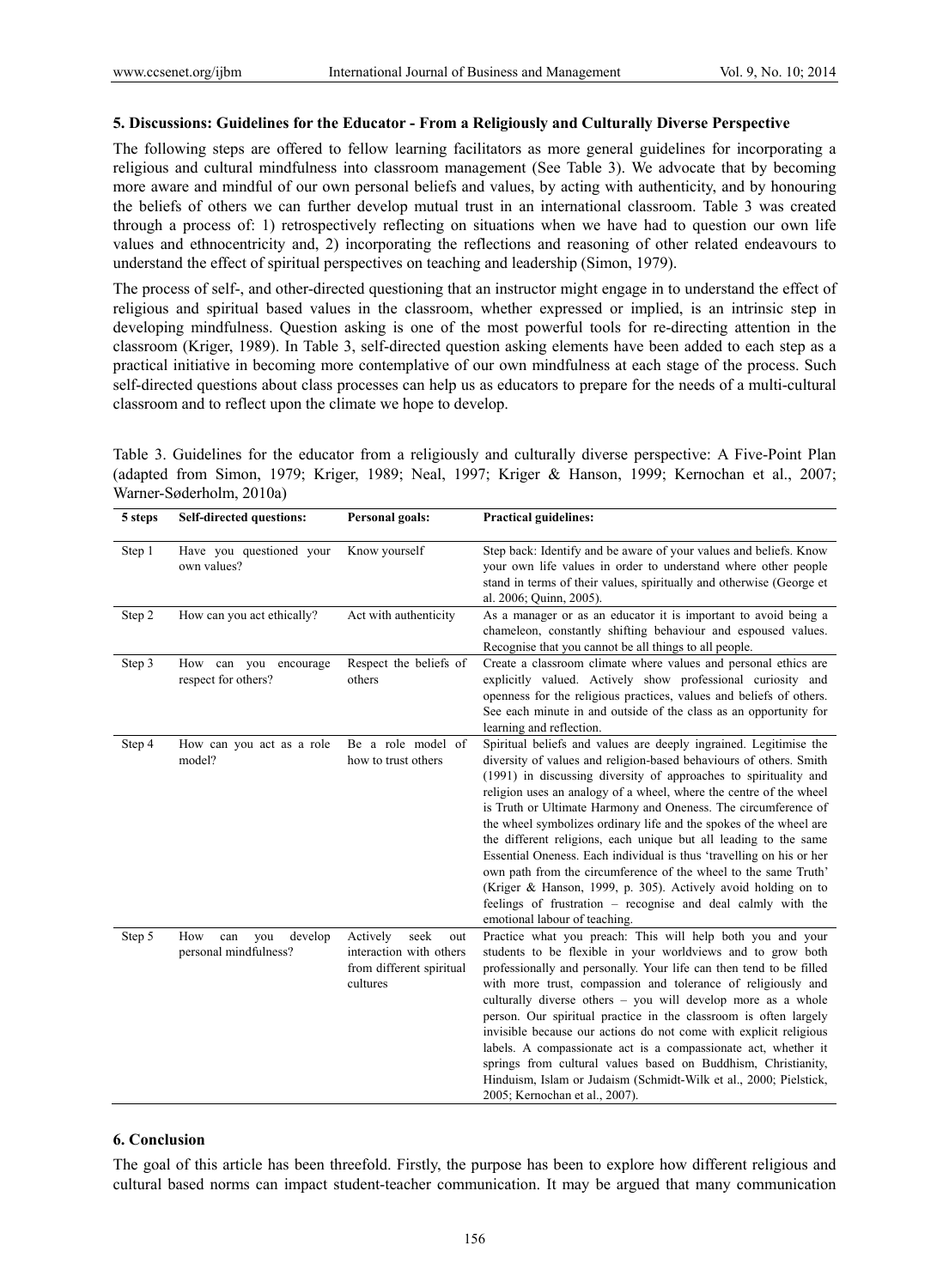behaviours discussed in this paper are implicitly culturally based rather than based on religious norms. This can be seen to be a limitation of this study. Nevertheless, our religious values are an intrinsic part of our cultural make-up and need to be placed on the agenda for research into learning and teaching in higher education today, since religious diversity is an important component of cultural diversity. Future research can explore the statistical relationships of these variables and continue this debate. Future research should also explore to what degree a society actually practices a given religion in order to document specific levels of religiosity.

It can be argued that a positive working and learning environment which supports religious diversity can lead to improved mental health, physical health, and improved general life satisfaction (Chia, 2009; King et al., 2009). Indeed, religious diversity literature supports these discussions and posits that, in essence, such diversity, combined with constructive interaction between different religious communities within a society or organisation, leads to religious pluralism – a sense of acceptance. Indeed, Walzer (1996) claims that the challenge of a diverse society is to embrace its diversity while maintaining a common life. It is this dynamic that leads to the ideal of the pluralist society as a 'community of communities' (Patel & Hartman, 2009), whether from a local, global perspective or in a classroom community.

The second purpose of this article has been to map a matrix of perceived international student behaviour, possible variances in religious based values and classroom leadership initiatives. Nevertheless, the authors are aware that a limitation of this paper could be seen to be the case study nature of the data collection for the matrix summary which limits generalizability of the findings. The authors hope that such case studies and matrix summaries can help colleague practitioners to explore the relationships between classroom communication behaviours and religious based cultural values further. Thirdly, the purpose of this article has been to offer practical guidelines which can be applied in our diverse learning environments. These guidelines were gathered from data from the above cases, combined with summaries of extant literature in the field. It is hoped that the classroom experiences, the practical guidelines and self-directed questioning techniques offered in this article will enhance our understanding of how we can and should further develop mindfulness in our religiously and culturally diverse 'classroom communities'. A further limitation of this study can be said to be the presentation of rich anecdotal reflections and conceptual models rather than the presentation of models based on traditional statistical analyses. It is hoped that future researchers can develop this conceptual model further by collecting more comprehensive empirical data both quantitatively and qualitatively for a more robust model to be developed.

Kernochan et al. (2007) claim that they have personally benefited from efforts to become more compassionate, mindful, and selfless in the classroom. Yet they warn us that these values are not cure-alls. They will not stop students from plagiarizing, or guarantee that you create inspiring classes since balance, overall, is important (Kernochan et al., 2007, p. 71). Nevertheless, individuals operating from a religious paradigm are believed to 1) be more likely to trust others, 2) share information more freely, and 3) work in concert in teams and with co-workers to accomplish mutual objectives (Biberman et al., 1999; Kriger & Hansen, 1999). These are important working qualities for both students and business people. Hence, understanding how different religious and cultural based norms impact student-teacher communication can help us to create healthier and more human learning environments and work places which are also more economically viable and sustainable.

As educators today, we all face the responsibility of recognising the need for everyone to respect existing norms and policies in our schools and organisations while also endeavouring to develop healthy places to work. Higher education classrooms need to become cross-religious and cross-cultural experiences, so that students can learn to engage in constructive dialogues and ultimately come to accept and manage diversity. This is the art of dealing with religious and cultural diversity in the classroom.

#### **References**

- Bertsch, A., & Warner-Søderholm, G. (2013). Exploring societal cultural values and human rights and development. *Sage Open*, *3*(3). http://doi.dx.org/10.1177/2158244013502988.
- Biberman, J., Whitty, M., King, S., & Neal, J. A. (1999). Innovative management training: Combining the wisdom of East and West. *China Management Review*, *3*(1), 5–13.
- Broomfield, S. (1987). *Developing critical thinkers: challenging adults to explore alternative ways to thinking and acting.* San Francisco: Jossey-Bass.
- Carnegie, E. (2009). Catalysts for change? Museums of religion in a pluralistic society. *Journal of Management Spirituality and Religion, 6*(2), 157–169. http://doi.dx.org/10.1080/14766080902819058
- Cavusgil, S. T., & Das, A. (1997). Methodological issues in empirical cross-cultural research: A survey of the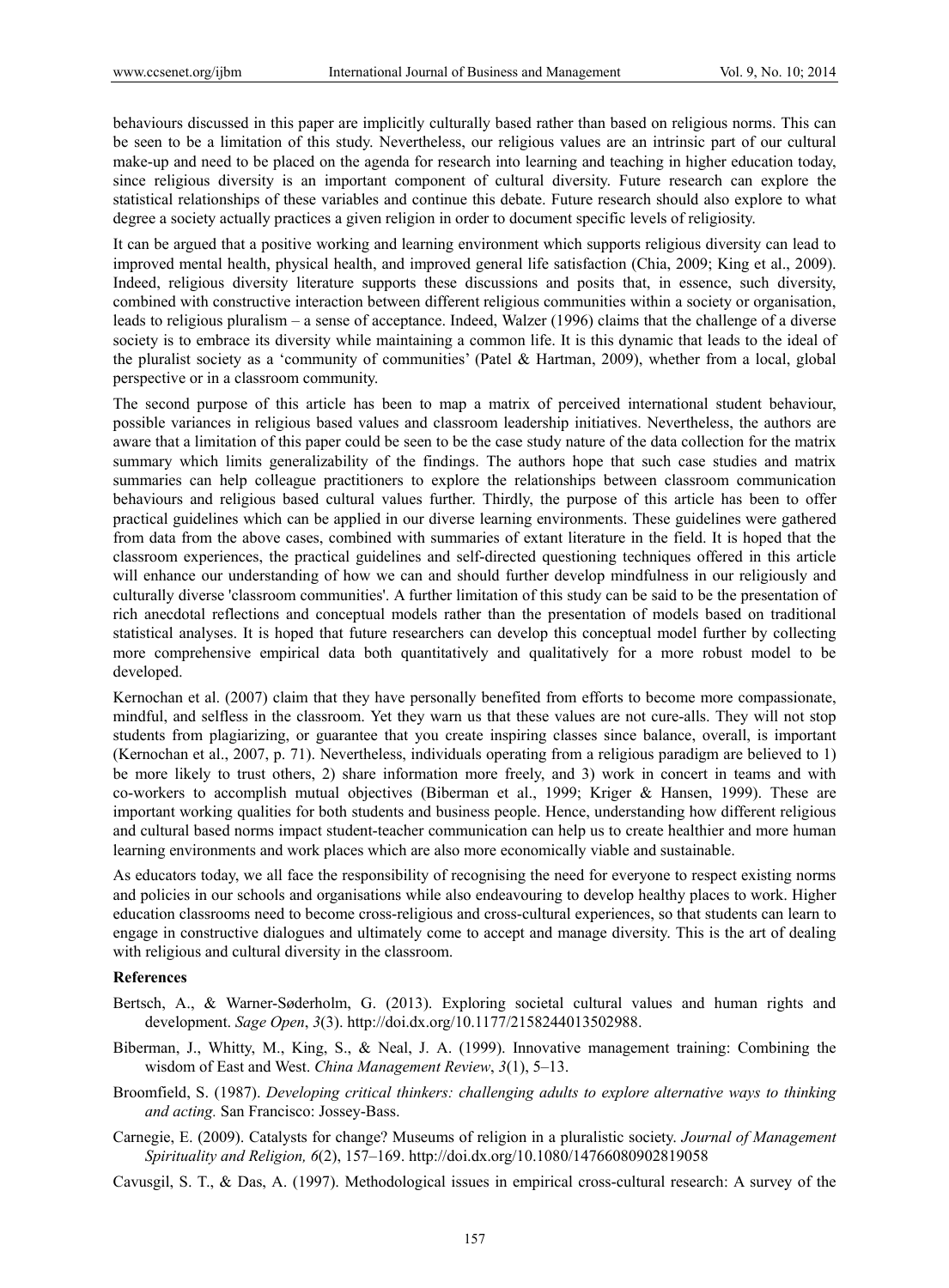management literature and a framework. *Management International Review, 37*, 71–96.

- Chia, J. (2009). Intercultural interpretations: making public relations education culturally relevant. *Journal of University Teaching and Learning Practice, 6*(1).
- Del Rio, C. M., & White, L. J. (2012). Separating spirituality from religiosity: A holomorphic attitudinal perspective. *Psychology and Spirituality.* http://doi.dx.org/10.1037/a0027552
- Earley, P. C. (2006). Leading cultural research in the future: a matter of paradigms and taste. *Journal of International Business Studies, 37*, 922–931.
- Fornaciari, C. J., & Lund Dean, K. (2004). Diapers to car keys: the state of spirituality and religion at work research. *Journal of Management, Spirituality and Religion, 1*(1), 7–33. http://doi.dx.org/10.1080/14766080409518540*.*
- Fry, L. W. (2005). Toward a theory of ethical and spiritual well-being, and corporate social responsibility through spiritual leadership. In Giacalone, R. A., & Jurkiewicz, C. L. (Eds.), *Positive psychology in business ethics and corporate responsibility*. Greenwich CT: Information Age Publishing.
- Fuller, R. (2001). *Spiritual but not religious: understanding unchurched America*. Oxford: Oxford University Press.
- Geertz, C. (2004). *Religion as a cultural system*. Retrieved from http://depthome.brooklyn.cuny.edu/anthro/faculty/mitrovic/geertz\_religion.pdf
- George, D. K., & Gonyea, R. M. (2006). Spirituality, liberal learning and college student engagement. *Liberal Education, 92*(4).
- Gorski. P. C. (1995). Multicultural, anti-bias and diversity activities and exercises. Retrieved from http://www.edchange.org/multicultural/activityarch.html
- Gould, S. J. (1995). The Buddha perspective on business ethics: experiential exercises for exploration and practice. *Journal of Business Ethics, 14*, 63–70.
- Hall, E. T. (1976). *The silent language*. New York: Doubleday.
- Hamdi, S., & Rajablu, M. (2012). Effect of supervisor-subordinate communication and leadership style on organisational commitment of nurses in healthcare setting. *International Journal of Business and Management, 7*(23), 7–18. http://doi.dx.org/10.5539/ijbm.v7n23p7
- Harrison, L. E., & Huntington, S. P. (2000). *Culture Matters: How Values Shape Human Progress*. New York: Basic Books.
- Hicks, D. A. (2003). *Religion in the workplace: pluralism, spirituality and leadership*. Cambridge: Cambridge University Press.
- House, R. J., Javidan, M., Dorfman, P., & Gupta, V. (2004). *Culture, Leadership and Organisations: The Globe Study of 62 Societies.* Thousand Oaks, CA: Sage.
- Innaccone, L. R. (1998). Introduction to the economics of religion. *Journal of Economic Literature, 36*, 1465–1496.
- Kernochan, R., McCormick, D., & White, J. (2007). Spirituality and the management teacher: Reflections of three Buddhists on compassion, mindfulness and selflessness in the classroom. *Journal of Management Inquiry, 16*, 61–75. http://doi.dx.org/10.1177/1056492606297545
- King, J. A., Bell, M. P., & Lawrence, E. (2009). Religion as an aspect of workplace diversity: an examination of the US context and a call for international research. *Journal of Management, Spirituality and Religion, 6*(1), 43–57. http://doi.dx.org/10.1080/14766080802648631
- Knee, A. (1998). An American in Bangkok: Reconsidering pedagogical values. Retrieved from http://www.mla.org/ade/bulletin/n123/123031.htm
- Kriger, M. (1989). The art and power of asking questions. T*he Organizational Behaviour Teaching Review, 14*(1).
- Kriger, M., & Hanson, B. (1999). A value-based paradigm for creating truly healthy organisations. *Journal of Organizational Change Management, 12*(4), 302–317.
- Kriger, M., & Seng, Y. (2005). Leadership with inner meaning: A contingency theory of leadership based on world views of five religions. *The Leadership Quarterly, 6*, 771–806.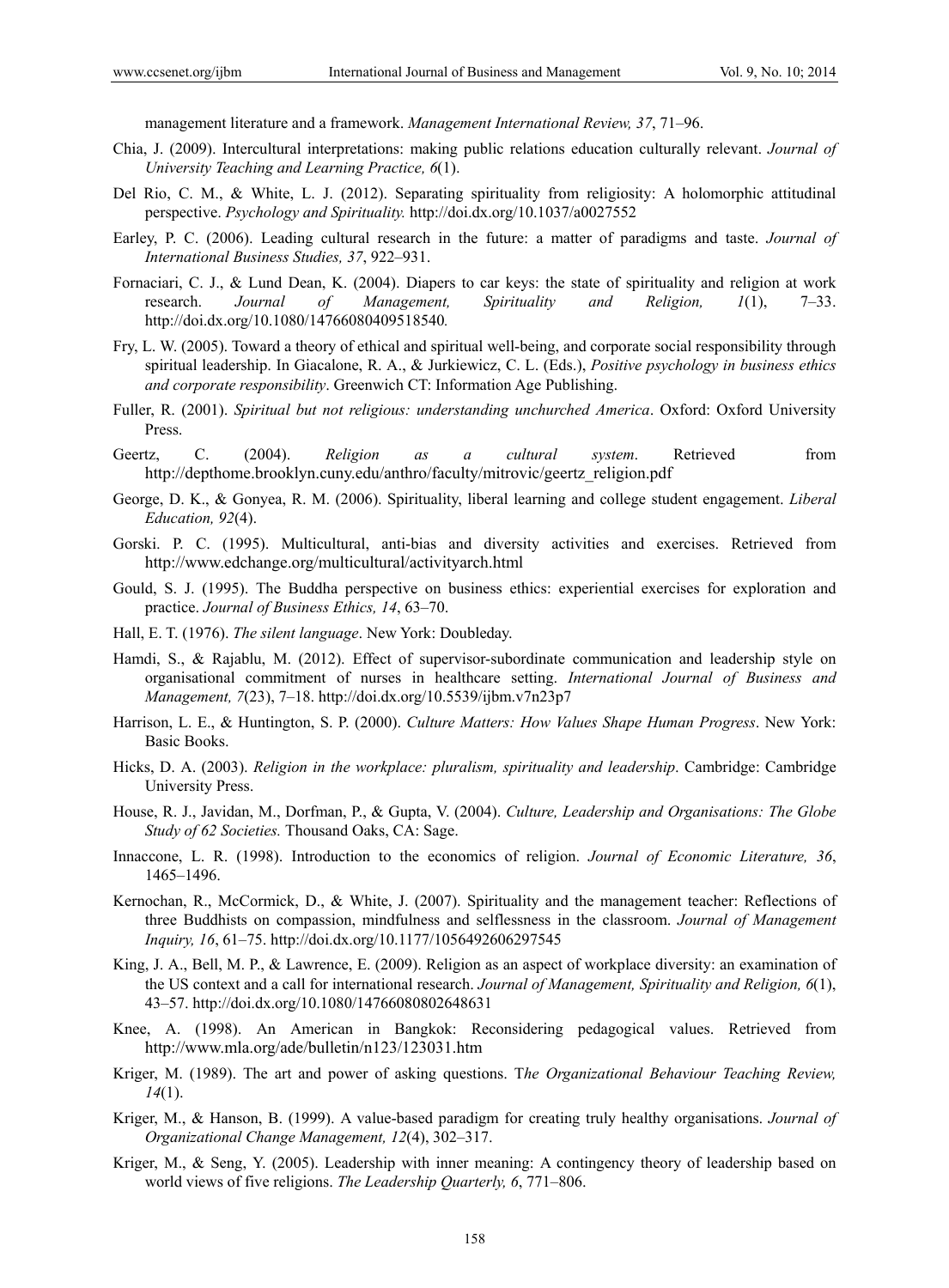- Leung, K., Baghat, R., Buchan, N., Erez, M., & Gibson, C. (2005). Culture and international business: Recent advances and their implications for future research. *Journal of International Business Studies*, *36*, 357–378.
- Longaton, N. (2009). Issues for the multicultural classroom. Retrieved from http://classroom-issues.suite101.com/article.cfm/issues\_for\_the\_multicultural\_classroom
- Lund Dean, K., Fornaciari, C. J., & McGee, J. J. (2003). Research in spirituality, religion and work values: walking the line between relevance and legitimacy. *Journal of Organizational Change Management, 16*(3), 378–395. http://doi.dx.org/10.1108/09534810310484145
- Neal, J. (1997). Spirituality in Management Education: A guide to resources. *Journal of Management Education, 21*(1), 121–139*.*
- Niles, F. S. (1999). Toward a cross-cultural understanding of work related beliefs*. Human Relations, 52*, 855–867.
- O'Neal, D., & Hopkins, M. (2002). The teacher as coach approach: Pedagogical choices for management educators. *Journal of Management Education, 26*(4). http://doi.dx.org/10.1177/105256290202600406
- Parboteeah, P. K., Paik, Y., & Cullen, J. B. (2009). Religious groups and work values: a focus on Buddhism, Christianity, Hinduism, and Islam. *International Journal of Cross Cultural Management, 9*(51), 51–67. http://doi.dx.org/10.1177/1470595808096674
- Park, R. L. (2008). *Superstition: Belief in the Age of Science*. Massachusetts: Princeton University Press.
- Patel, E., & Hartman, B. (2009). Religious pluralism: Civil society's hope in a diverse country. Retrieved from http://wwwinterscience.wiley.com
- Patrick, H. A., & Kumar, V. R. (2012). Managing Workplace Diversity: Issues and Challenges. *Sage Open.* http://doi.dx.org/10.1177/2158244012444615
- Pielstick, D. (2005). Teaching spiritual synchronicity in a business leadership class. *Journal of Management Education*, *29*(2), 153–168. http://doi.dx.org/10.1177/1052562903260027
- Quinn, R. E. (2005). Moments of greatness: entering the fundamental state of greatness. *Harvard Business Review*, *83*(7), 74–83.
- Rajasekar, J., & Renand, F. (2013). Culture shock in a global world: factors affecting culture shock experienced by expatriates in Oman and Omani expatriates abroad. *International Journal of Business and Management, 8*(13), http://doi.dx.org/10.5539/ijbm.v8n13p144
- Saunders, S., & Kardia, D. (2009). *Creating inclusive college classrooms*. Retrieved from http://www.crlt.umich.edu/gsis/P3\_1.html
- Schein, E. (2004). *Organizational Culture and Leadership*. San Francisco: Jossey-Bass.
- Schmidt-Wilk, J., Heaton, J. D., & Steingard, D. (2000). Higher education for higher consciousness: Marharishi University of Management as a model for spirituality in management education. *Journal of Management Education*, *24*(10), 581–611.
- Simon, J. C. (1979). Practice what you preach–a positive approach in teaching business communication. *Business Communication Quarterly, 42*, 31–32.
- Smith, H. (1991). *The World's Religions*. New York, NY: HarperCollins.
- Sparapani, E. F., Perez, D. C., Gould, J., Hillman, S., & Clark, L. C. (2014). A Global Curriculum? Understanding teaching and learning in the United States, Taiwan, India and Mexico. *Sage Open*, *4*(2). http://doi.dx.org/10.1177/2158244014536406.
- Trompenaars, F., & Hampton-Turner, C. (1996). *Riding the waves of culture*. London: Nicholas Brealey Publishing Ltd.
- Victor, D. (2009). A Korean-US Interaction. *Business Communication Quarterly, 72*(4), 451–453.
- Walzer, M. (1996). *What it means to be an American*. New York: Marsilio.
- Warner-Søderholm, G. (2008). Respectful pluralism: appreciating the diversity of religious-based values within a coaching environment. *Sprache, Kultur und Zielgruppen*. Deutcher Universitäts-Verlag.
- Warner-Søderholm, G. (2010a). Cultural mindfulness in the business English classroom. *Språk og Språkundervisning,* (1), 29–35.